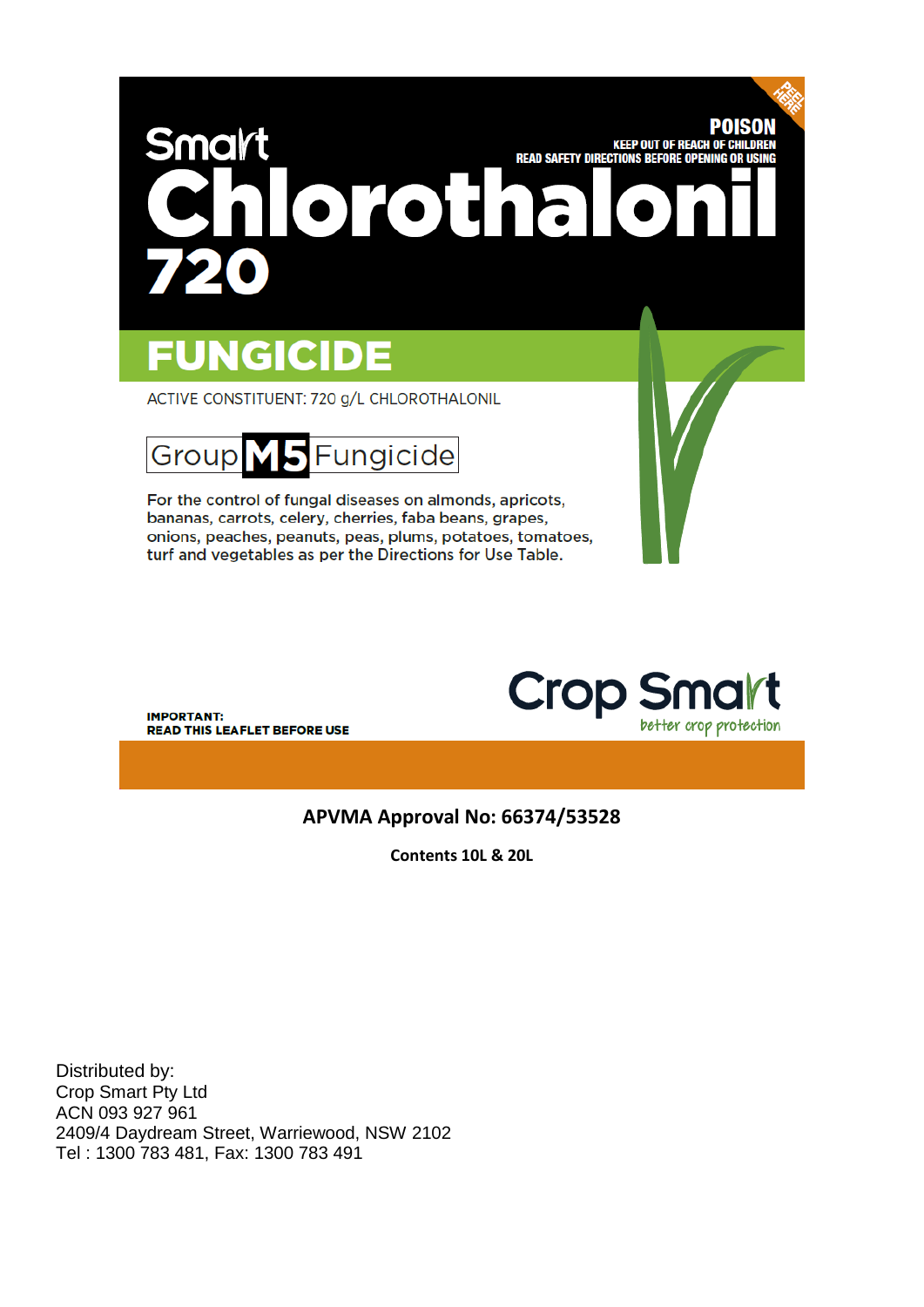# **DIRECTIONS FOR USE**

#### **Restraints:**

**DO NOT** mix spraying oils or wetting agents with this product.

**For all stone fruit except Cherries, the following additional restraints apply:** 

DO NOT use oils after bud-swell and during the season if **Smart Chlorothalonil 720 Fungicide** is to be used after shuck fall. DO NOT tank mix **Smart Chlorothalonil 720 Fungicide** with EC formulations when spraying after shuck fall.

DO NOT exceed 3.2 L of **Smart Chlorothalonil 720 Fungicide** per hectare of crop.

## **1. TREE AND VINE CROPS**

| Rate                                                                                                             | <b>Critical Comments</b>                                                                                                                                                                                                                                                                 |
|------------------------------------------------------------------------------------------------------------------|------------------------------------------------------------------------------------------------------------------------------------------------------------------------------------------------------------------------------------------------------------------------------------------|
| This table shows rates for dilute spraying. For concentrate spraying refer to<br>the Mixing/Application Section. | For uses in the table: Apply by dilute or concentrate spraying equipment.<br>Apply the same total amount of product to the target crop whether applying<br>this product by dilute or concentrate spraying methods. DO NOT use at<br>rates greater than 5 times the dilute spraying rate. |

| <b>Situation and Crop</b> | <b>Disease</b>                                                                    | <b>State</b>                              | Rate                                        | WHP (days) | <b>Critical Comments</b>                                                                                                                                                                                                                                                                                           |
|---------------------------|-----------------------------------------------------------------------------------|-------------------------------------------|---------------------------------------------|------------|--------------------------------------------------------------------------------------------------------------------------------------------------------------------------------------------------------------------------------------------------------------------------------------------------------------------|
| <b>Almonds</b>            | Shot-hole<br>(Stigmina carpophila)<br>Stone fruit rust<br>(Tranzschelia discolor) | SA.<br>Vic,<br>NSW,<br>WA&<br>Tas<br>only | 160<br>mL/<br>100L<br>Apply<br>2000<br>L/ha |            | Apply at bud-swell, bud-burst, pink bud, shuck fall, cap fall.<br>Apply every 10-14 days. Apply 1-week pre-harvest.                                                                                                                                                                                                |
| <b>Apricots</b>           | Brown rot - Fruit<br>(Monilinia fructicola)<br>Blossom blight<br>(Monilinia laxa) |                                           |                                             |            | Apply at bud-swell, bud-burst, pink bud, full bloom. Apply no<br>later than 35 days pre-harvest. See also Additional Restraints<br>for stone fruits.<br>Spray applications later than 35 days prior to harvest may<br>result in unacceptable fruit skin damage. See also Additional<br>Restraints for stone fruit. |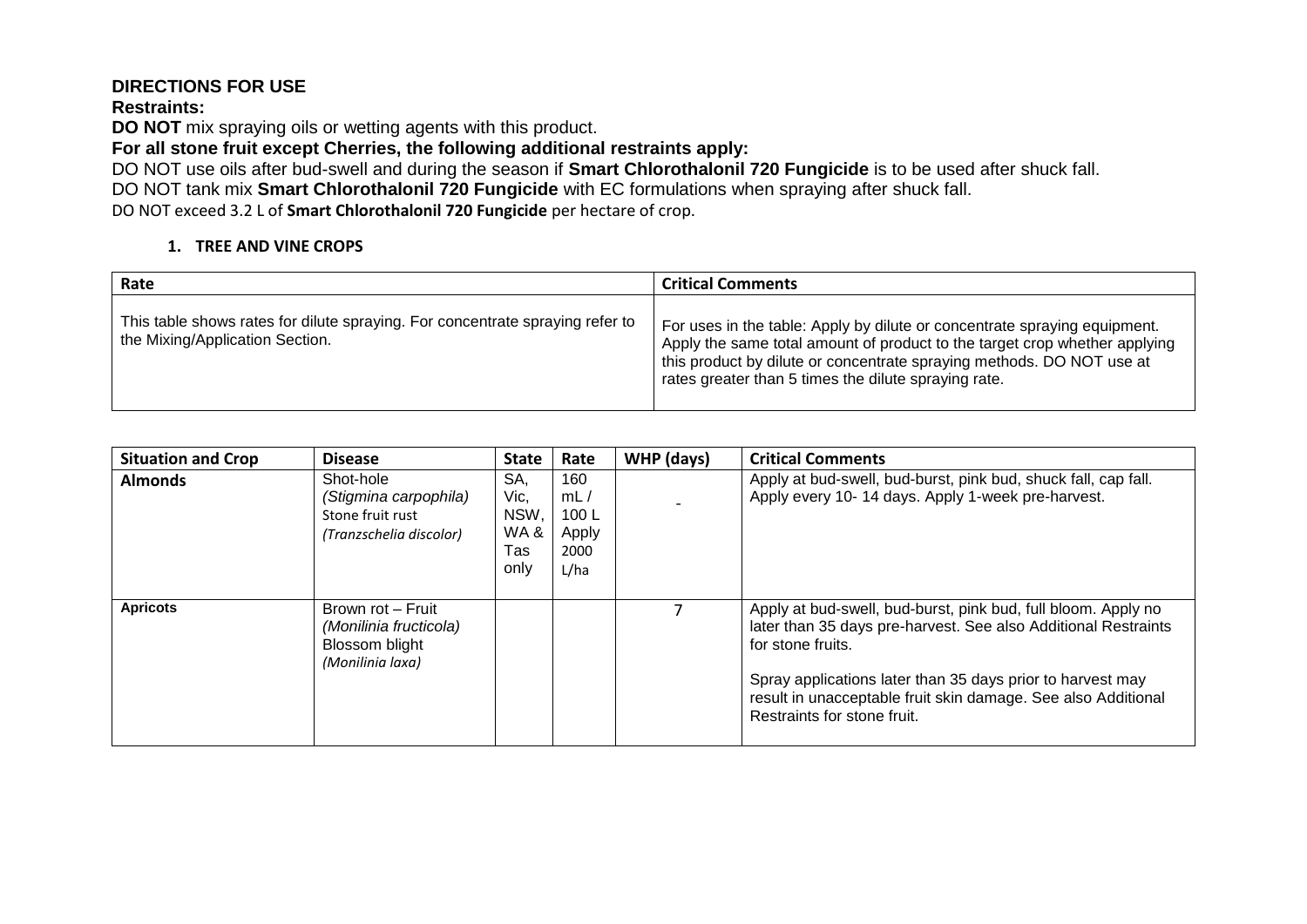| <b>Situation and</b> | <b>Disease</b>                                                                                                              | <b>State</b>                                      | Rate                  | <b>WHP</b>     | <b>Critical Comments</b>                                                                                                                                                                                                                                   |
|----------------------|-----------------------------------------------------------------------------------------------------------------------------|---------------------------------------------------|-----------------------|----------------|------------------------------------------------------------------------------------------------------------------------------------------------------------------------------------------------------------------------------------------------------------|
| Crop                 |                                                                                                                             |                                                   |                       | (days)         |                                                                                                                                                                                                                                                            |
|                      | Shot-hole<br>(Stigmina<br>carpophila)<br>Stone fruit rust<br>(Tranzschelia<br>discolor)<br>Freckle<br>(Venturia carpophila) |                                                   |                       |                | Apply at bud-swell, bud-burst, pink bud, shuck fall, cap fall, then every 10-14<br>days.                                                                                                                                                                   |
| <b>Cherries</b>      | Brown rot - Fruit<br>(Monilinia<br>fructicola)<br>Blossom blight<br>(Monilinia laxa)                                        | Qld,<br>SA,<br>Vic,<br>NSW,<br>WA&<br>Tas<br>only |                       |                | Apply at bud-swell, bud burst, pink bud, early blossom, and full bloom. Apply 3<br>weeks pre-harvest and 1 week pre-harvest.                                                                                                                               |
|                      | Shot-hole<br>(Stigmina<br>carpophila)<br>Stone fruit rust<br>(Tranzschelia<br>discolor                                      | All<br><b>States</b>                              |                       |                | Apply at bud-swell, bud burst, pink bud, shuck fall, cap fall, then every 10-14<br>days. Apply 1-week pre-harvest.                                                                                                                                         |
|                      | <b>Transit rot</b><br>(Rhizopus stolonifer)                                                                                 | All<br><b>States</b>                              |                       |                | Apply 1-week pre-harvest.                                                                                                                                                                                                                                  |
| <b>Nectarines</b>    | Shot-hole<br>(Stigmina<br>carpophila)                                                                                       | All<br><b>States</b><br>except<br>Qld             | 160<br>mL/<br>100L    | $\overline{7}$ | Apply at bud-swell, pink bud, shuck fall and then repeat each 14 days if<br>weather conditions favour disease. Apply no later than 35 days pre-harvest as<br>unacceptable fruit skin damage may occur. See also Additional Restraints for<br>stone fruits. |
|                      | Brown rot - Fruit<br>(Monilinia<br>fructicola)<br><b>Blossom blight</b><br>(Monilinia laxa)                                 | All<br><b>States</b><br>except<br>Qld             | Apply<br>2000<br>L/ha |                | Apply at bud-swell, bud burst, pink bud, early blossom and full bloom. Apply<br>no later than 35 days pre-harvest as unacceptable fruit skin damage may<br>occur. See also Additional Restraints for stone fruits.                                         |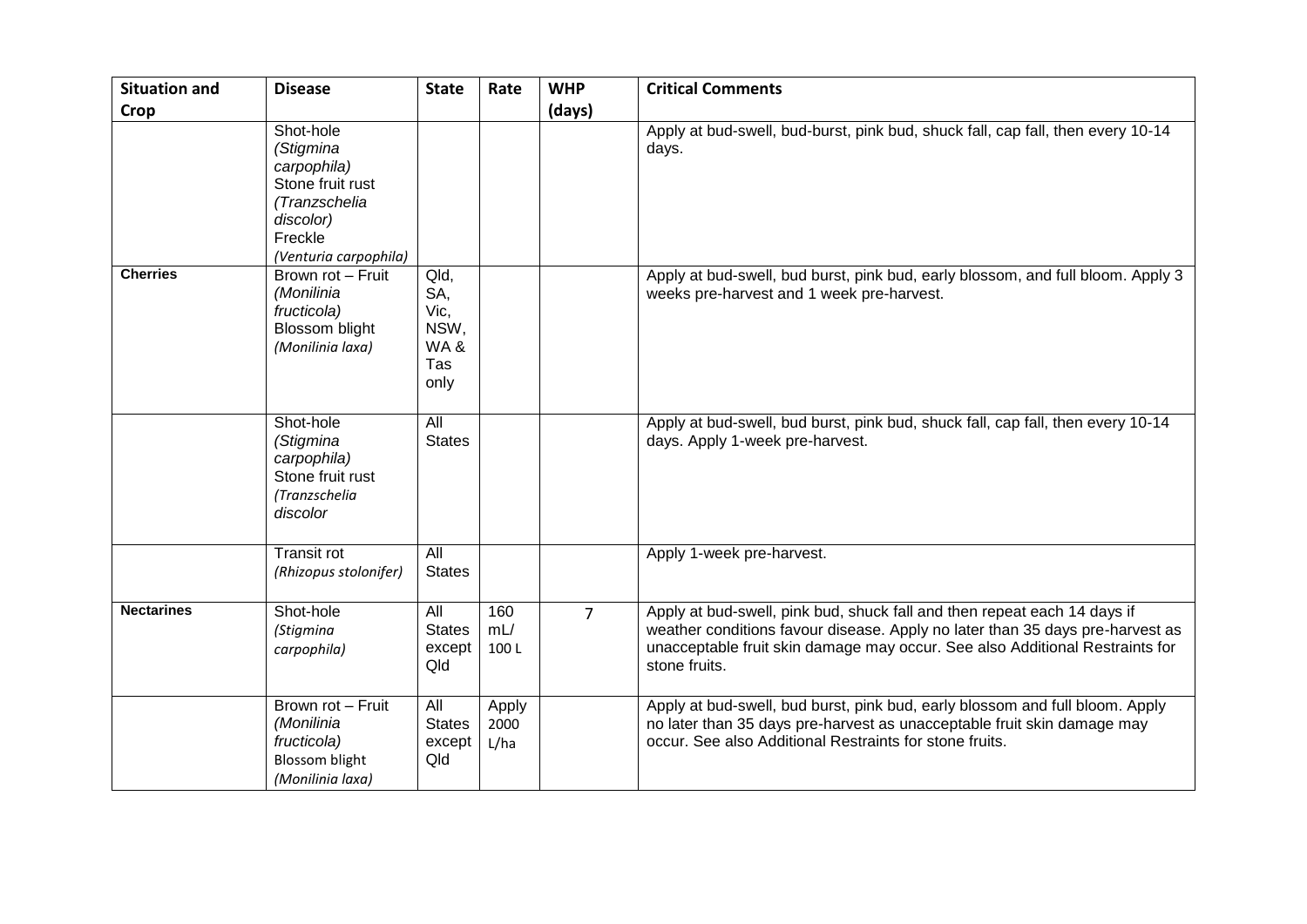| <b>Situation and Crop</b>                                                      | <b>Disease</b>                                                                       | <b>State</b>         | Rate                                        | WHP (days)                              | <b>Critical Comments</b>                                                                                                                                                                                                                                                                                                                                                                                                                                                                                                                                                                                                                                                                                                                                                  |
|--------------------------------------------------------------------------------|--------------------------------------------------------------------------------------|----------------------|---------------------------------------------|-----------------------------------------|---------------------------------------------------------------------------------------------------------------------------------------------------------------------------------------------------------------------------------------------------------------------------------------------------------------------------------------------------------------------------------------------------------------------------------------------------------------------------------------------------------------------------------------------------------------------------------------------------------------------------------------------------------------------------------------------------------------------------------------------------------------------------|
| <b>Peaches</b>                                                                 | Brown rot - Fruit<br>(Monilinia fructicola)<br>Blossom blight<br>(Monilinia laxa)    | All<br><b>States</b> | 160<br>mL/<br>100L<br>Apply<br>2000<br>L/ha |                                         | Apply at bud-swell, pink bud, early blossom and full bloom.<br>Apply no later than 35 days pre-harvest as unacceptable fruit<br>skin damage may occur. See also Additional Restraints for<br>stone fruits.                                                                                                                                                                                                                                                                                                                                                                                                                                                                                                                                                                |
|                                                                                | Shot-hole<br>(Stigmina carpophila)<br>Stone fruit rust<br>(Tranzschelia<br>discolor) | All<br><b>States</b> | 160<br>mL/<br>100L<br>Apply<br>2000<br>L/ha |                                         | Apply at bud-swell and continue at 7-14 day intervals.<br>Apply no later than 35 days pre-harvest as unacceptable fruit<br>skin damage may occur. See also Additional Restraints for<br>stone fruits.                                                                                                                                                                                                                                                                                                                                                                                                                                                                                                                                                                     |
|                                                                                | Leaf curl<br>(Taphrina deformans)                                                    | All<br><b>States</b> | 160<br>mL/<br>100L<br>Apply<br>2000<br>L/ha |                                         | Apply at bud-swell and continue at 7-14 day intervals. In QLD<br>spray only at bud-swell. Apply no later than 35 days pre-<br>harvest as unacceptable fruit skin damage may occur. See<br>also Additional Restraints for stone fruits.                                                                                                                                                                                                                                                                                                                                                                                                                                                                                                                                    |
| <b>Grapes</b><br>Note: russeting of some<br>table grape varieties may<br>occur | Downy mildew<br>(Plasmopara viticola)<br>Bunch rot<br>(Botrytis cinerea)             |                      | $160 -$<br>210<br>mL/<br>100L               | Dessert<br>$\overline{7}$<br>Wine<br>14 | Spray at first appearance of the foliage disease. Apply at 7-14<br>day intervals particularly during wet weather and periods of<br>rapid growth. For bunch rot, applications at early full bloom,<br>two weeks later, at veraisson and two weeks prior to harvest.<br>Table grapes - russeting of some varieties may occur. Do not<br>apply after cap fall on these varieties.                                                                                                                                                                                                                                                                                                                                                                                            |
|                                                                                | <b>Black Spot</b><br>(Anthracnose) (Elsinoe<br>ampelina)                             |                      | 210<br>mL/<br>100L                          |                                         | If Black Spot has occurred in the vineyard in any of the last<br>three years, apply at budburst and 14 days later when shoots<br>are 10-15 cm long. If wet/humid conditions persist spray again<br>when shoots are 20-30 cm long to protect new growth. Some<br>initial minimal leaf damage on the new shoots of sensitive<br>varieties can occur if spray treatments are applied at budburst<br>and in the first 14 days after budburst. In vineyards with no<br>history of Black Spot, make the first application as soon as<br>conditions favour the development of the disease on the<br>foliage and then at 7-14 day intervals if wet/humid conditions<br>persist. Applications up to cap-fall will not cause russeting in<br>table grape and dried fruit varieties. |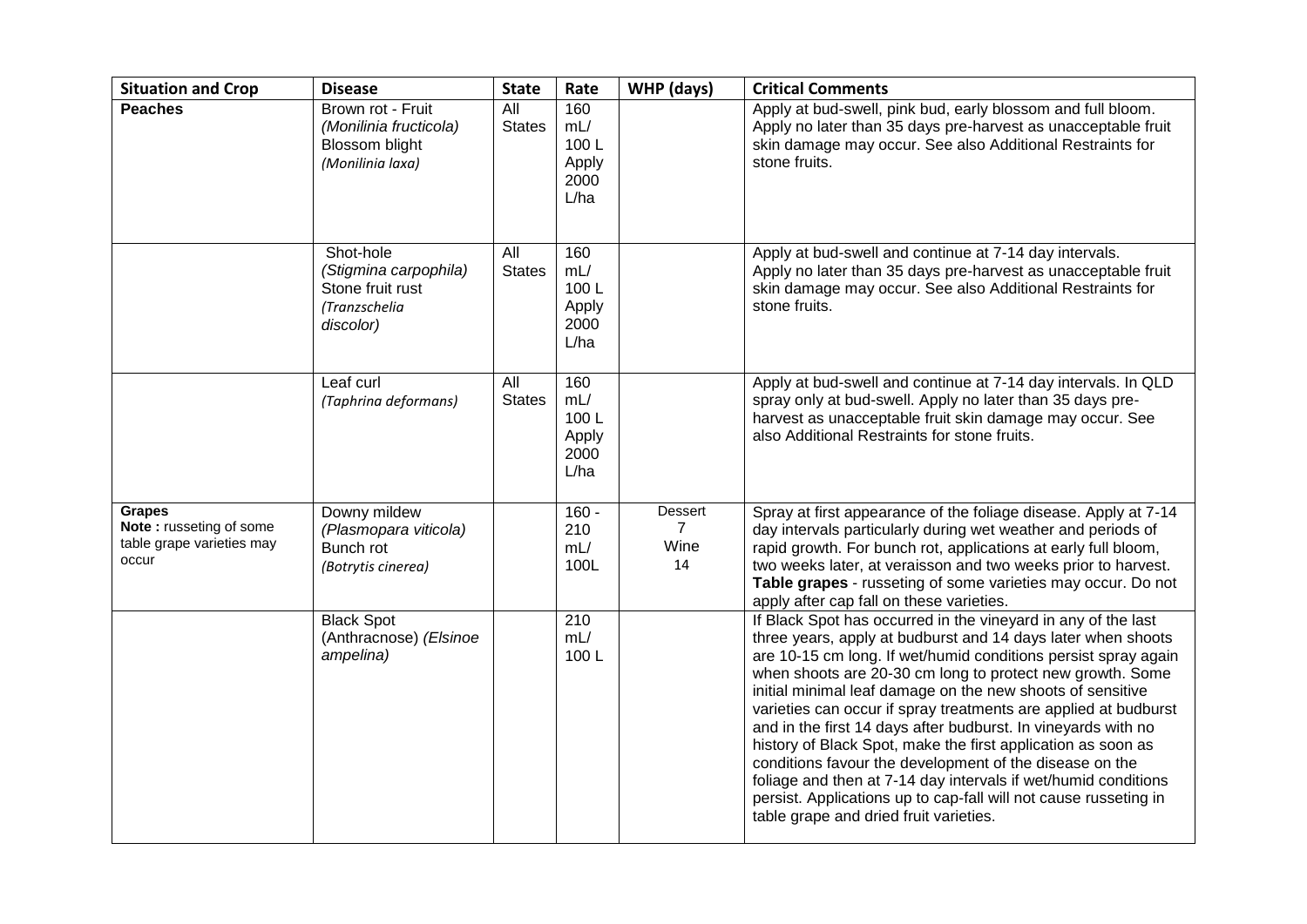| <b>Plums</b> | Brown rot - Fruit<br>(Monilinia fructicola)<br>Blossom blight<br>(Monilinia laxa)<br>(NOT WA) | Qld,<br>SA,<br>Vic,<br>NSW,<br>WA &<br>Tas<br>only | 160<br>mL/<br>100L<br>Apply<br>2000<br>L/ha | Apply at bud-swell, bud-burst, early blossom, pink bud and full<br>bloom. |
|--------------|-----------------------------------------------------------------------------------------------|----------------------------------------------------|---------------------------------------------|---------------------------------------------------------------------------|
|              | Stone fruit rust<br>(Tranzschelia discolor)<br>Shot-hole<br>(Stigmina carpophila)             | All<br><b>States</b>                               | 160<br>mL/<br>100L<br>Apply<br>2000<br>L/ha | Apply at bud-swell, bud burst, shuck fall and cap fall.                   |

# **2. LEGUMES**

| <b>Situation and Crop</b>      | <b>Disease</b>                                                        | <b>State</b>         | Rate                   | WHP (days) | <b>Critical Comments</b>                                                                                                                                                                                                  |
|--------------------------------|-----------------------------------------------------------------------|----------------------|------------------------|------------|---------------------------------------------------------------------------------------------------------------------------------------------------------------------------------------------------------------------------|
| <b>Beans - Broad</b><br>(Faba) | Chocolate spot<br>(Botrytis fabae)<br>Rust<br>(Uromyces viciae-fabae) | All<br><b>States</b> | $1.4 -$<br>2.3<br>L/ha |            | Apply at first sign of disease on the leaves or if weather<br>conditions indicate likely incidence of disease. Repeat at 7-14<br>day intervals. Use the higher rate if the crop is dense and<br>disease pressure is high. |

# **3. VEGETABLES AND FRUIT**

| <b>Situation and Crop</b>                                                                                                  | <b>Disease</b>                            | <b>State</b>                                   | Rate        | WHP (days) | <b>Critical Comments</b>                                                                                                                                                                                                                                                                                             |
|----------------------------------------------------------------------------------------------------------------------------|-------------------------------------------|------------------------------------------------|-------------|------------|----------------------------------------------------------------------------------------------------------------------------------------------------------------------------------------------------------------------------------------------------------------------------------------------------------------------|
| <b>Bananas</b><br>Do not apply to bananas<br>within 14 days of applying<br>an oil based spray or crop<br>damage will occur | Leaf Spot<br>(Mycosphaerella<br>musicola) | Qld,<br><b>NSW</b><br>WA&<br><b>NT</b><br>only | 1.8<br>L/ha |            | For North Qld - Spray every 14 days late January to end of<br>March. Extend to 21 days after March and then 28-35 days in<br>the drier months of the year.<br>For South Qld - Spray every 21 days from start of December<br>to end of April.<br>For NSW - Spray every 21 days from end of November to end<br>of May. |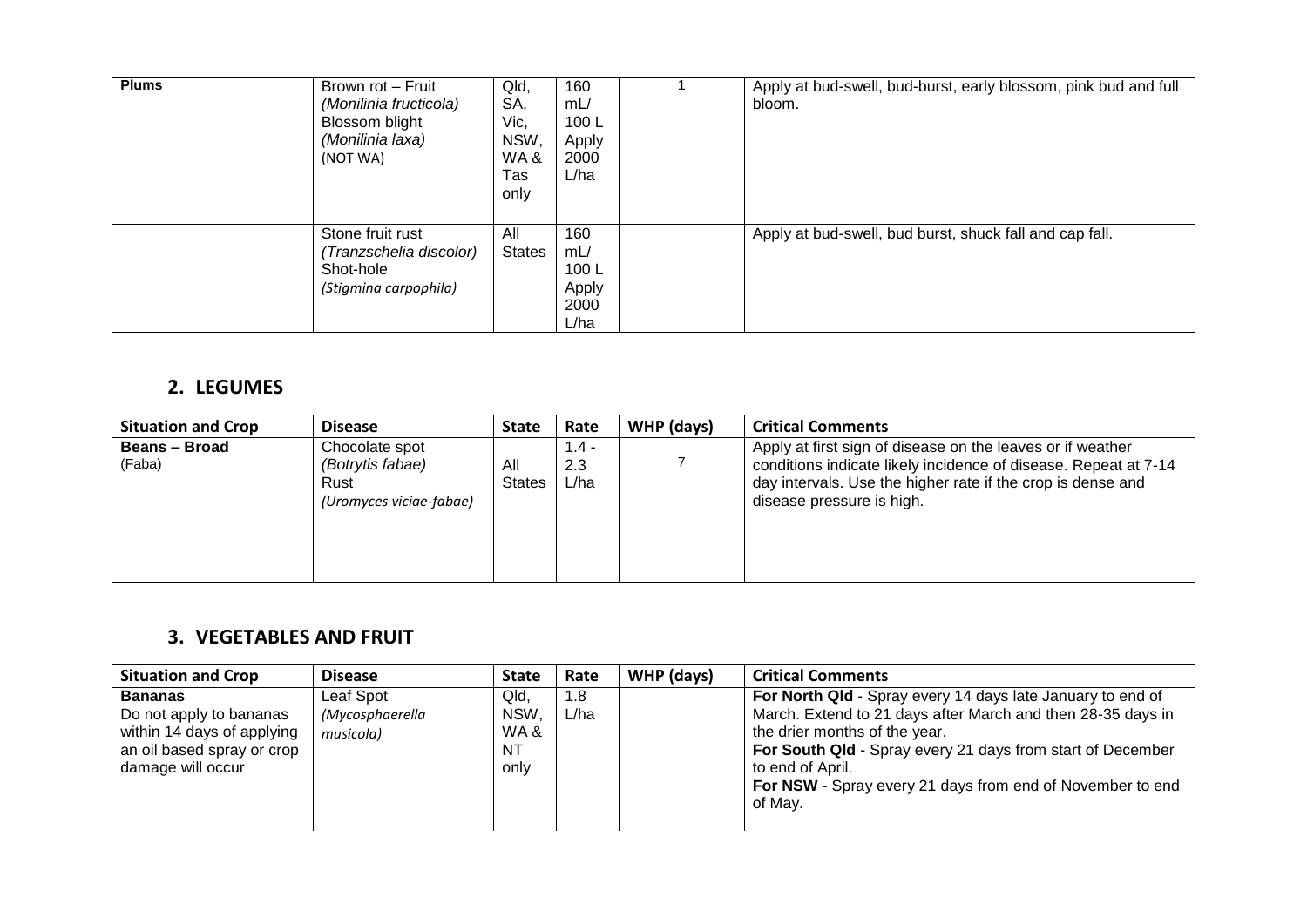|                                                                    |                                                      | <b>WA</b><br>only                        | 1.5<br>L/ha            | $\mathbf{1}$ | For WA - Spray every 10-14 days from November to end of<br>May and extend to 14-21 days from May to November.                                                                                                            |
|--------------------------------------------------------------------|------------------------------------------------------|------------------------------------------|------------------------|--------------|--------------------------------------------------------------------------------------------------------------------------------------------------------------------------------------------------------------------------|
|                                                                    | Leaf speckle<br>(Mycosphaerella<br>musae)            | Qld,<br>NSW,<br>WA&<br><b>NT</b><br>only | 3.0<br>L/ha            |              | Spray schedule same as for control of leaf spot. This product<br>will not eradicate infection already present but will prevent the<br>spread of disease.                                                                 |
| <b>Broccoli, Brussels sprouts,</b><br><b>Cabbage, Cauliflowers</b> | <b>Ring Spot</b><br>(Mycosphaerella<br>Brassicicola) | All<br><b>States</b>                     | $1.8 -$<br>3.5<br>L/ha |              | Apply at first sign of disease on the leaves or if weather<br>conditions indicate likely incidence of disease. Repeat at 14-<br>day intervals. Use the higher rate if the crop is dense and<br>disease pressure is high. |

| <b>Situation and Crop</b>          | <b>Disease</b>                                                                      | <b>State</b>         | Rate                   | <b>WHP</b> | <b>Critical Comments</b>                                                                                          |
|------------------------------------|-------------------------------------------------------------------------------------|----------------------|------------------------|------------|-------------------------------------------------------------------------------------------------------------------|
|                                    |                                                                                     |                      |                        | (days)     |                                                                                                                   |
| <b>Artichoke Globe</b>             | <b>Grey Mould</b><br>(Botrytis cinerea)                                             | All<br><b>States</b> | $1.8 -$<br>2.3<br>L/ha |            | Apply at 7 - 10 day intervals as required. Use the higher rate if<br>disease pressure is high.                    |
| <b>Capsicums</b><br><b>Peppers</b> | <b>Grey Mould</b><br>(Botrytis cinerea)<br>Anthracnose (Colletotrichum<br>acutatum) | All<br><b>States</b> | $1.8 -$<br>2.3<br>L/ha |            | Apply at 7 - 10 day intervals as required. Use the higher rate if<br>disease pressure is high.                    |
| <b>Carrots</b>                     | Leaf Blight<br>(Alternaria dauci)                                                   | All<br><b>States</b> | 1.8<br>L/ha            |            | Commence application as soon as symptoms favour the<br>development of the disease and then spray every 7-14 days. |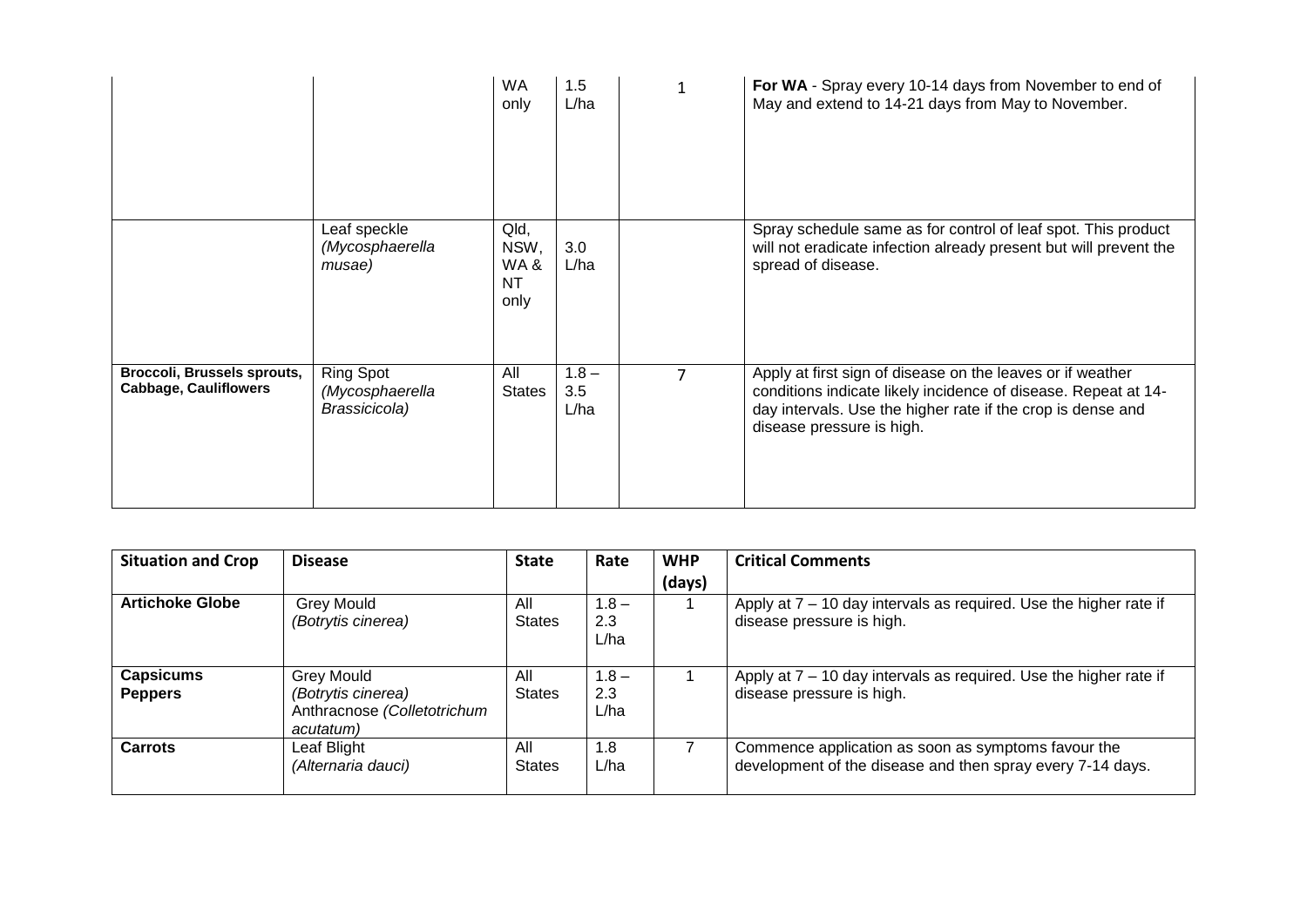| <b>Celery</b>                                                                    | Septoria leaf spot<br>(Septoria apiicola)                                                                           | All<br>States        | 1.8<br>L/ha            | Apply every 7-14 days. Apply also to seedbeds.                                                                                                                                                                                                                                                                                           |
|----------------------------------------------------------------------------------|---------------------------------------------------------------------------------------------------------------------|----------------------|------------------------|------------------------------------------------------------------------------------------------------------------------------------------------------------------------------------------------------------------------------------------------------------------------------------------------------------------------------------------|
|                                                                                  | Cercospora early blight<br>(Cercospora apii)                                                                        | NSW &<br>WA only     | 1.2<br>L/ha            | Apply every 10-14 days.                                                                                                                                                                                                                                                                                                                  |
| <b>Curcurbits</b><br>(including Cantaloupe,<br>Cucumber, Honeydew,<br>Muskmelon, | Downy mildew<br>(Pseudoperonospora<br>cubensis)<br>Gummy stem blight<br>(Didymella bryoniae)<br>Anthracnose         | All<br><b>States</b> | $1.6 -$<br>2.5<br>L/ha | Apply on a 7 to 14 day schedule.<br>Apply rates towards the higher end of the recommended range at<br>7-day intervals when disease pressure is high. Commence spray<br>program early, at first true leaf and before vining or flowering.<br>When used at these rates, Smart Chlorothalonil 720 Fungicide<br>will suppress powdery mildew |
| Pumpkin, Squash,<br>Rockmelon,<br>Watermelon, Zucchini                           | (Colletotrichum orbiculare)<br>Leaf blight<br>(Alternaria cucumerina)<br>Target leaf spot<br>(Cercospora citrullina | All<br><b>States</b> |                        |                                                                                                                                                                                                                                                                                                                                          |
|                                                                                  | Belly rot<br>(Rhizoctonia solani)                                                                                   | All<br>States        |                        | Suppression of belly rot will be obtained where fruit form on soil<br>when sprayed using the above foliar spray programme.                                                                                                                                                                                                               |

| <b>Situation and Crop</b> | <b>Disease</b>                   | <b>State</b>               | Rate                   | WHP (days) | <b>Critical Comments</b>                                                                                |
|---------------------------|----------------------------------|----------------------------|------------------------|------------|---------------------------------------------------------------------------------------------------------|
| <b>Endive</b>             | Grey mould<br>(Botrytis cinerea) | All<br><b>States</b>       | $1.8 -$<br>2.3<br>L/ha |            | Apply at 7-10 day intervals as required. Use the higher rate if<br>disease pressure is high.            |
| <b>Leeks</b>              | Purple blotch                    | All                        | $1.8 -$                |            | Apply at first appearance of disease. Repeat at 7-10 day                                                |
| <b>Shallots</b>           | (Alternaria porri)               | <b>States</b>              | 2.3<br>L/ha            |            | intervals, particularly during wet weather.                                                             |
| Okra                      | Leaf disease/spot                | Qld &<br><b>WA</b><br>only | $1.8 -$<br>2.3<br>L/ha |            | Apply at first appearance of disease. Repeat at 7-10 day<br>intervals, particularly during wet weather. |
| <b>Onions</b>             | Downy mildew                     | All                        | 2.3                    |            | Apply at first sign of disease on the leaves or if weather                                              |
| (excluding spring onions) | (Peronospora<br>destructor)      | <b>States</b>              | L/ha                   | 14         | conditions indicate likely incidence of disease. Repeat at 14-<br>day intervals.                        |
| <b>Potato</b>             | Early blight or Target           | All                        | $1.1 -$                |            | Spray at first sign of foliage disease or at flowering time,                                            |
|                           | spot                             | <b>States</b>              | 1.8                    |            | whichever is earlier. Spray every 7-14 days until within 14 days                                        |
|                           | (Alternaria solani)              |                            | L/ha                   |            | of desiccation or harvest.                                                                              |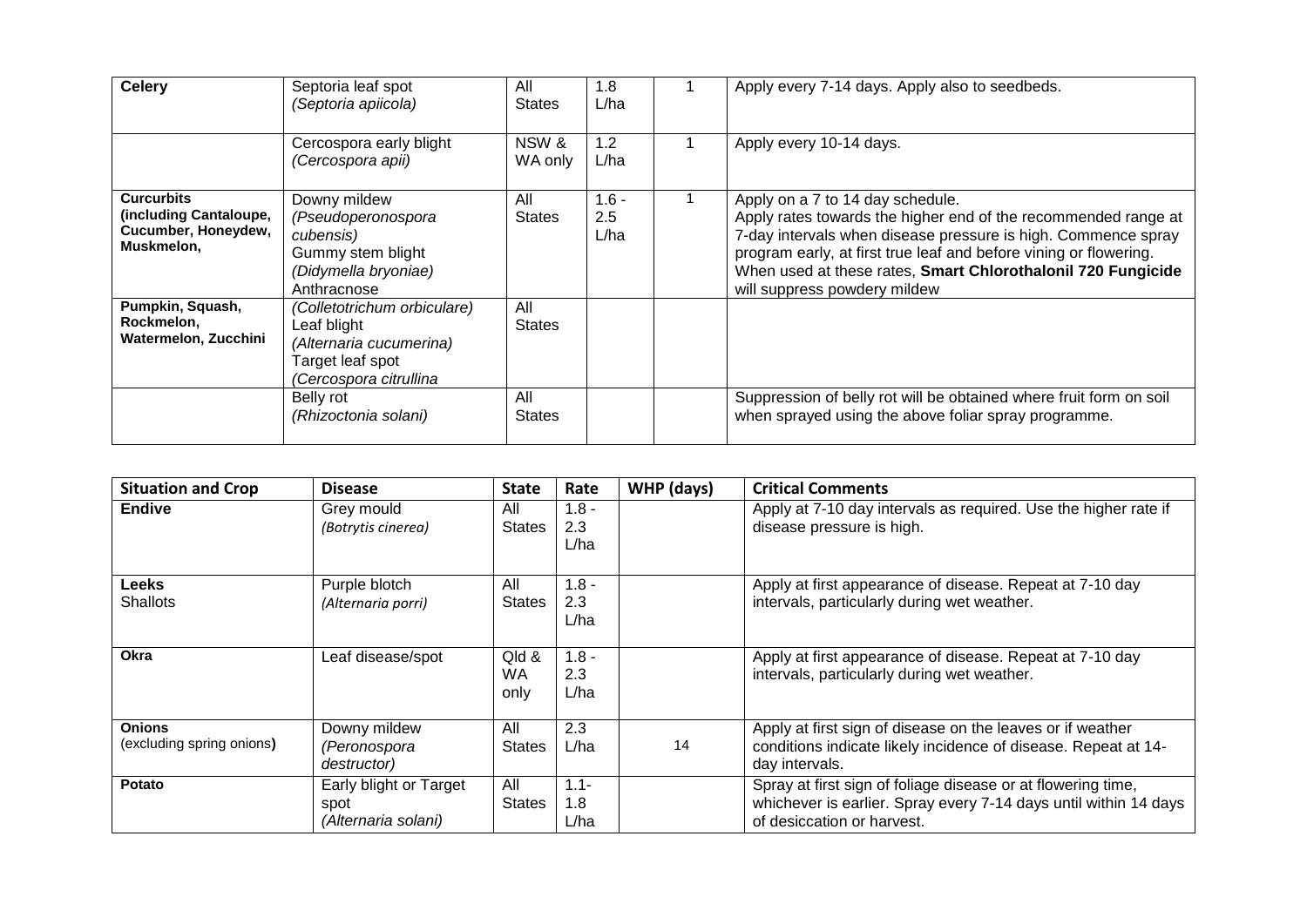| <b>Rhubarb</b>            | Late blight or Irish<br>blight<br>(Phytophthora<br>infestans)<br>Ascochyta leaf spot<br>(Ascochyta rhei)                                                                               | All<br><b>States</b>       | 140<br>mL/<br>100L<br>Apply<br>2000 | $\overline{7}$ | Apply every 10-14 days.                                                                                                                                                           |
|---------------------------|----------------------------------------------------------------------------------------------------------------------------------------------------------------------------------------|----------------------------|-------------------------------------|----------------|-----------------------------------------------------------------------------------------------------------------------------------------------------------------------------------|
| <b>Radish</b>             | Grey mould<br>(Botrytis cinerea)                                                                                                                                                       | All<br><b>States</b>       | L/ha<br>$1.8 -$<br>2.3<br>L/ha      | $\mathbf{1}$   | Apply every 7-10 day intervals as required. Use the higher rate<br>if disease pressure is high.                                                                                   |
| <b>Sweet Corn</b>         | Turcicum leaf blight<br>(Exserohilum turcicum)                                                                                                                                         | All<br><b>States</b>       | $1.8 -$<br>2.3<br>L/ha              |                | Apply at first appearance of disease. Repeat at 7-10 day<br>intervals.                                                                                                            |
| <b>Situation and Crop</b> | <b>Disease</b>                                                                                                                                                                         | <b>State</b>               | Rate                                | WHP (days)     | <b>Critical Comments</b>                                                                                                                                                          |
| <b>Tomato</b>             | Early blight or Target<br>spot<br>(Alternaria solani)<br>Leaf mould (Fulvia<br>fulva)<br>Grey leaf spot<br>(Stemphylium solani)<br>Botrytis rot or Grey<br>mould<br>(Botrytis cinerea) | All<br><b>States</b>       |                                     |                | Spray at first appearance of the foliage disease. Spray at 7-14<br>day intervals. Continue into the picking season to obtain best<br>results against leaf mould and Botrytis rot. |
| <b>Water Cress</b>        | Cercospora leaf spot                                                                                                                                                                   | Qld &<br><b>WA</b><br>only |                                     |                | Apply every 7-10 day intervals as required. Use the higher rate<br>if disease pressure is high.                                                                                   |

# **4. MISCELLANEOUS**

| <b>Situation and Crop</b> | <b>Disease</b>                                   | <b>State</b>  | Rate      | WHP (days) | <b>Critical Comments</b>                                                                                                     |
|---------------------------|--------------------------------------------------|---------------|-----------|------------|------------------------------------------------------------------------------------------------------------------------------|
| <b>Ornamentals</b>        | Botrytis, Grey mould,<br>Rust diseases, Septoria | All<br>States | 100<br>mL |            | Apply at 7-14 day intervals. Use 7-day interval under severe<br>conditions. Avoid application to blooms in Azalea, Hydrangea |
|                           |                                                  |               |           |            | and Petunia.                                                                                                                 |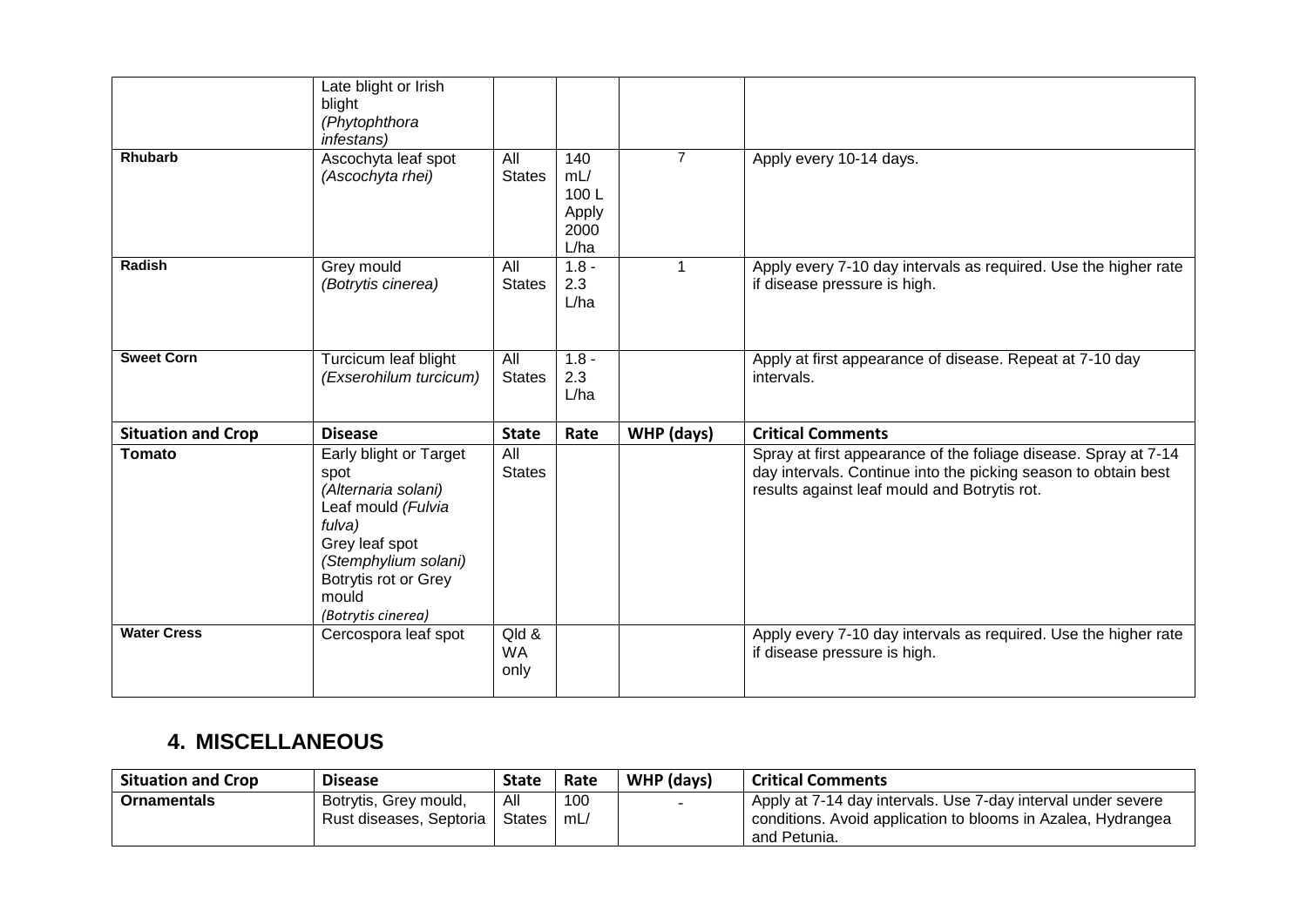| Chrysanthemums Geraniums,<br>Iris & other ornamentals | and Alternaria leaf spot<br>diseases   |                                 | 100L               |                                                 |
|-------------------------------------------------------|----------------------------------------|---------------------------------|--------------------|-------------------------------------------------|
| <b>Tobacco</b>                                        | Tobacco leaf spot<br>(Ascochyta arida) | Qld<br>and<br><b>WA</b><br>only | 220<br>mL/<br>100L | Apply every 7 days in seedbed application only. |

| <b>Situation and Crop</b>                       | <b>Disease</b>                          | <b>State</b>                                             | Rate                                                                    | WHP (days) | <b>Critical Comments</b>                                                                                                                                                                                            |
|-------------------------------------------------|-----------------------------------------|----------------------------------------------------------|-------------------------------------------------------------------------|------------|---------------------------------------------------------------------------------------------------------------------------------------------------------------------------------------------------------------------|
| Turf and Lawns, Bowling<br>greens, Golf courses | Dollar Spot<br>(Sclerotinia homeocarpa) | NSW,<br>SA,<br>Qld,<br>WA,<br>Vic,<br><b>ACT</b><br>only | $130 -$<br>200mL/<br>100 <sup>m²</sup><br>in.<br>20-60<br>L of<br>water |            | If disease is already established use higher rate. Apply at 7 -<br>14 day intervals. Under severe conditions spray at 7 day<br>intervals. Do not mow or water treated area until turf or lawn is<br>thoroughly dry. |
|                                                 | <b>Brown Patch</b><br>(Rhizoctonia sp)  | All<br><b>States</b>                                     | $130 -$<br>200mL/<br>100m <sup>2</sup><br>ın<br>20-60<br>L of<br>water  |            | If disease is already established use higher rate. Apply at 7 -<br>14 day intervals. Under severe conditions spray at 7 day<br>intervals. Do not mow or water treated area until turf or lawn is<br>thoroughly dry. |
|                                                 | Grey Leaf Spot<br>(Stempphylium solani) | NSW,<br>and<br>WA,<br>only                               | 24 L/ha                                                                 |            | Apply to leaf as a curative application. Do not irrigate for 24<br>hours after application.                                                                                                                         |

**NOT TO BE USED FOR ANY PURPOSE, OR IN ANY MANNER, CONTRARY TO THIS LABEL UNLESS AUTHORISED UNDER APPROPRIATE LEGISLATION.**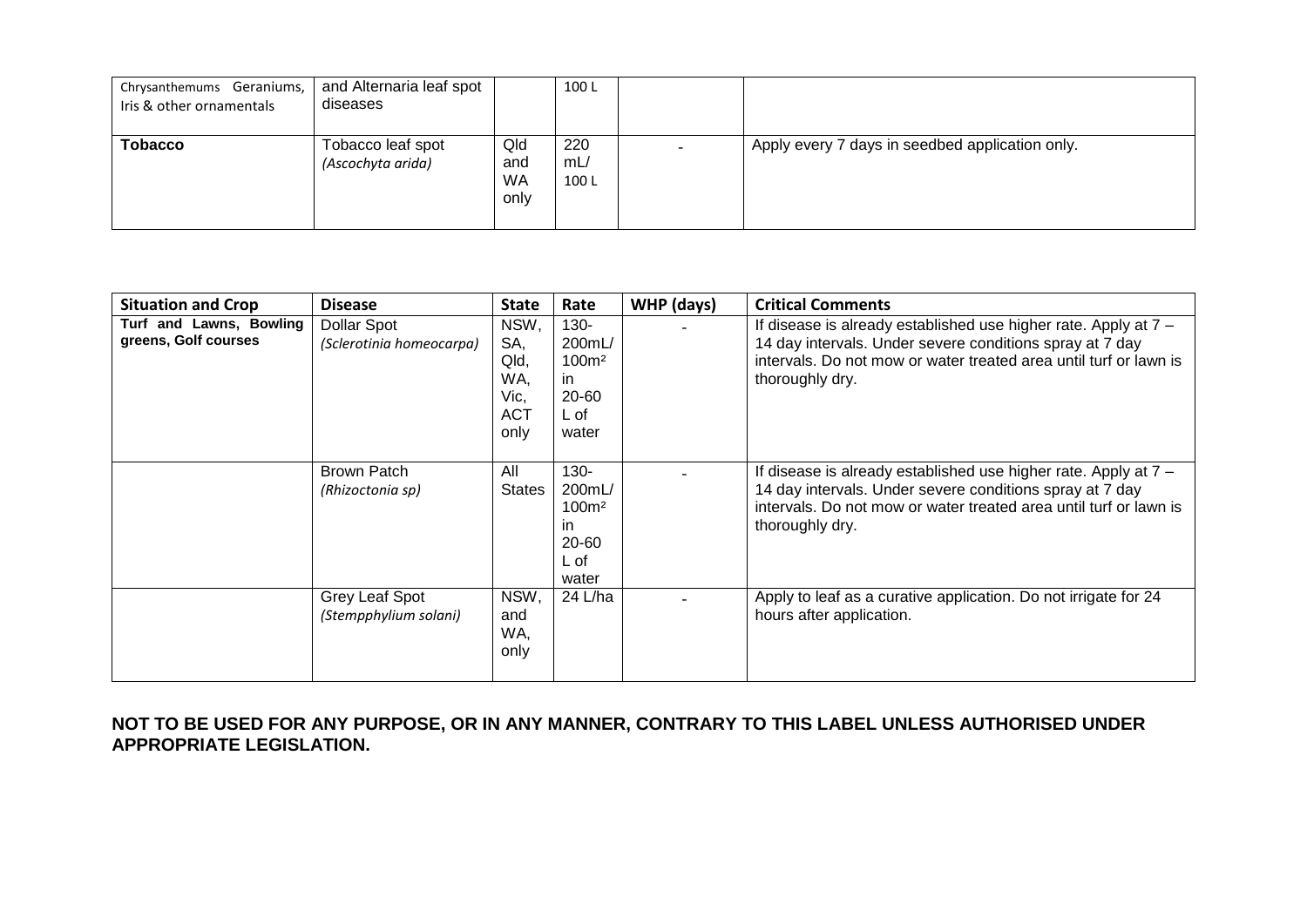## **WITHHOLDING PERIODS:**

Artichokes, bananas, capsicums, celery, cucurbits, endive, leek, okra, peppers, plums, radish, shallots, sweet corn, tomatoes, watercress:

## **DO NOT HARVEST FOR 1 DAY AFTER APPLICATION.**

Apricots, beans, broccoli, brussels sprouts, cabbages, carrots, cauliflowers, cherries, nectarines, peaches, peas, rhubarb, table grapes: **DO NOT HARVEST FOR 7 DAYS AFTER APPLICATION.**

Onions, wine grapes: **DO NOT HARVEST FOR 14 DAYS AFTER APPLICATION.**  Beans, peanuts, peas:

# **DO NOT GRAZE LIVESTOCK ON TREATED CROPS.**

Potatoes, peanuts (Harvest):

#### **NOT REQUIRED WHEN USED AS DIRECTED**

#### **MIXING**

Thoroughly shake and invert the pack several times before opening. Half fill spray vat and with agitation system running, add the required amount of product.

#### **APPLICATION RATES PER HECTARE:**

- **Low Volume**  200 or more litres per hectare.
- **High Volume**  500 or more litres per hectare.
- **Aerial Application**  20 litres or more per hectare.
- **Mister**  75 255 litres per hectare.

The volume of water applied should increase as the plants grow in size to maintain adequate cover.

# **COMPATIBILITY**

This product is compatible with wettable powder and flowable formulations of most commonly used fungicides, insecticides and miticides. Unless experience in your area has shown other combinations to be physically compatible and non-injurious to your crop do not combine with other chemicals, especially oil based emulsifiable or flowable pesticides. This product should not be mixed with spraying oils or sprayed onto crops that have been sprayed with oil for at least 10 days after the last spray.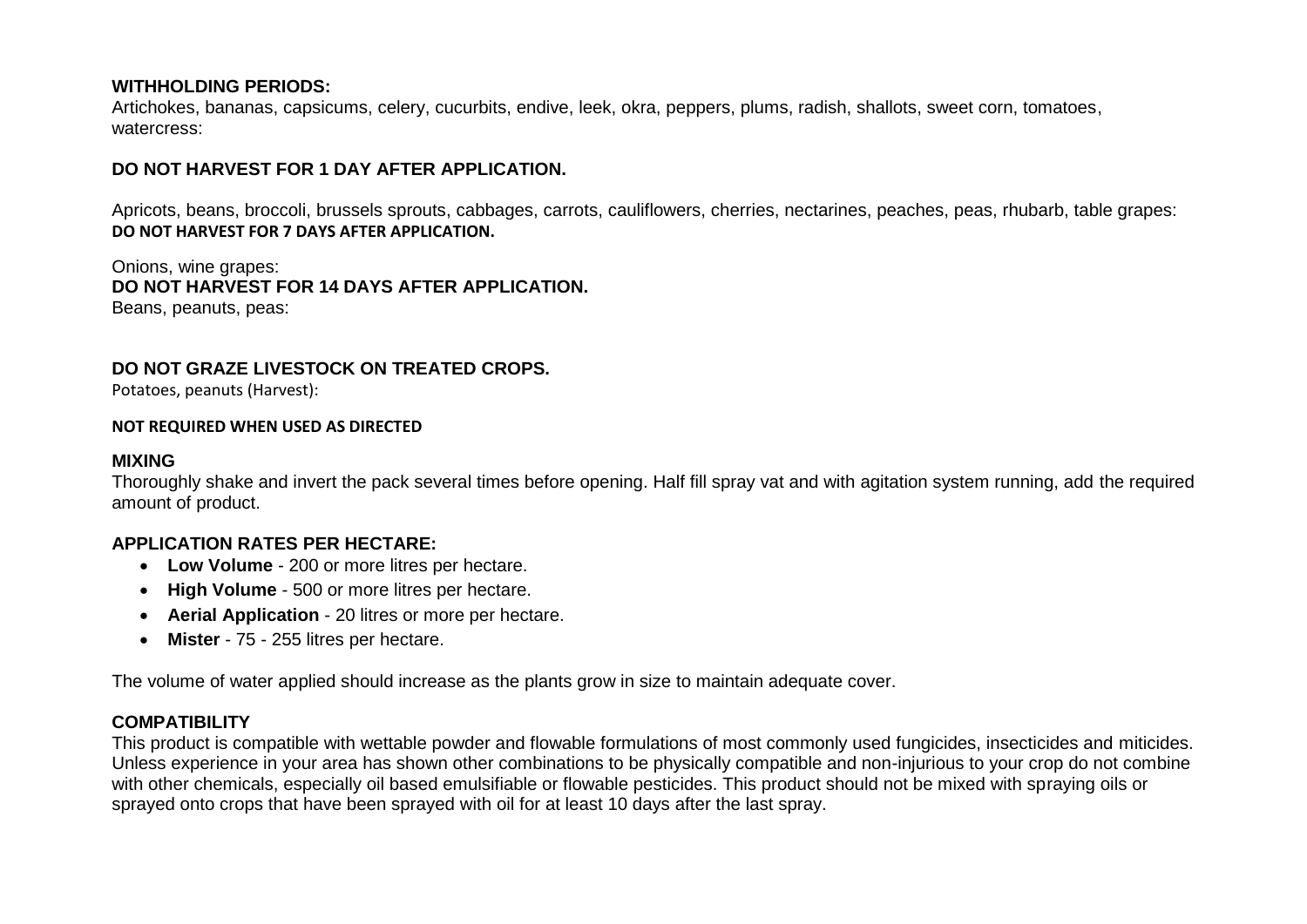**Wetting Agents:** The addition of surfactants does not improve this product's efficiency and under some conditions may cause plant injury.

#### **FUNGICIDE RESISTANCE WARNING**

GROUP M5 FUNGICIDE

**Smart Chlorothalonil 720 Fungicide** is a member of the multi-site activity group of fungicides. For fungicide resistance management the product is a Group Μ5 fungicide. Some naturally occurring individual fungi resistant to the product and other Group Μ5 fungicides may exist through normal genetic variability in any fungal population. The resistant individuals can eventually dominate the fungal population if these fungicides are used repeatedly. These resistant fungi will not be controlled by this product or other Group Μ5 fungicides, thus resulting in a reduction in efficacy and possible yield loss. Since the occurrence of resistant fungi is difficult to detect prior to use, Crop Smart Pty Ltd accepts no liability for any losses that may result from the failure of this product to control resistant fungi.

# **PROTECTION OF LIVESTOCK**

DO NOT contaminate feed or foodstuffs with this product or empty containers. **PROTECTION OF WILDLIFE, FISH, CRUSTACEANS AND ENVIRONMENT**

Dangerous to fish. Do NOT contaminate streams, rivers or waterways with chemical or used containers.

# **STORAGE AND DISPOSAL**

Store in the closed, original container in a cool, well-ventilated area. Do not store for prolonged periods in direct sunlight. Store in a locked room or place away from children, animals, food, feedstuffs, seeds and fertilisers.

Triple or preferably pressure rinse containers before disposal. Add rinsings to the spray tank. DO NOT dispose of undiluted chemicals on-site. If recycling, replace cap and return clean containers to recycler or designated collection point. If not recycling, break, crush, or puncture and deliver empty packaging to an approved waste management facility. If an approved waste management facility is not available bury the empty packaging 500mm below the surface in a disposal pit specifically marked and set up for this purpose clear of waterways, desirable vegetation and tree roots, in compliance with the relevant Local, State or Territory government regulations. Do not burn empty containers or product.

# **SAFETY DIRECTIONS**

Attacks eyes and skin. Avoid contact with eyes and skin. Do not inhale spray mist. Repeated exposure may cause allergic disorders. Sensitive workers should wear protective clothing. When preparing spray and using prepared spray wear cotton overalls buttoned to the neck and wrist, washable hat, elbow-length PVC gloves and goggles and disposable mist mask. If clothing becomes contaminated with product or wet with spray remove clothing immediately. If product on skin immediately wash area with soap and water. If product in eyes,